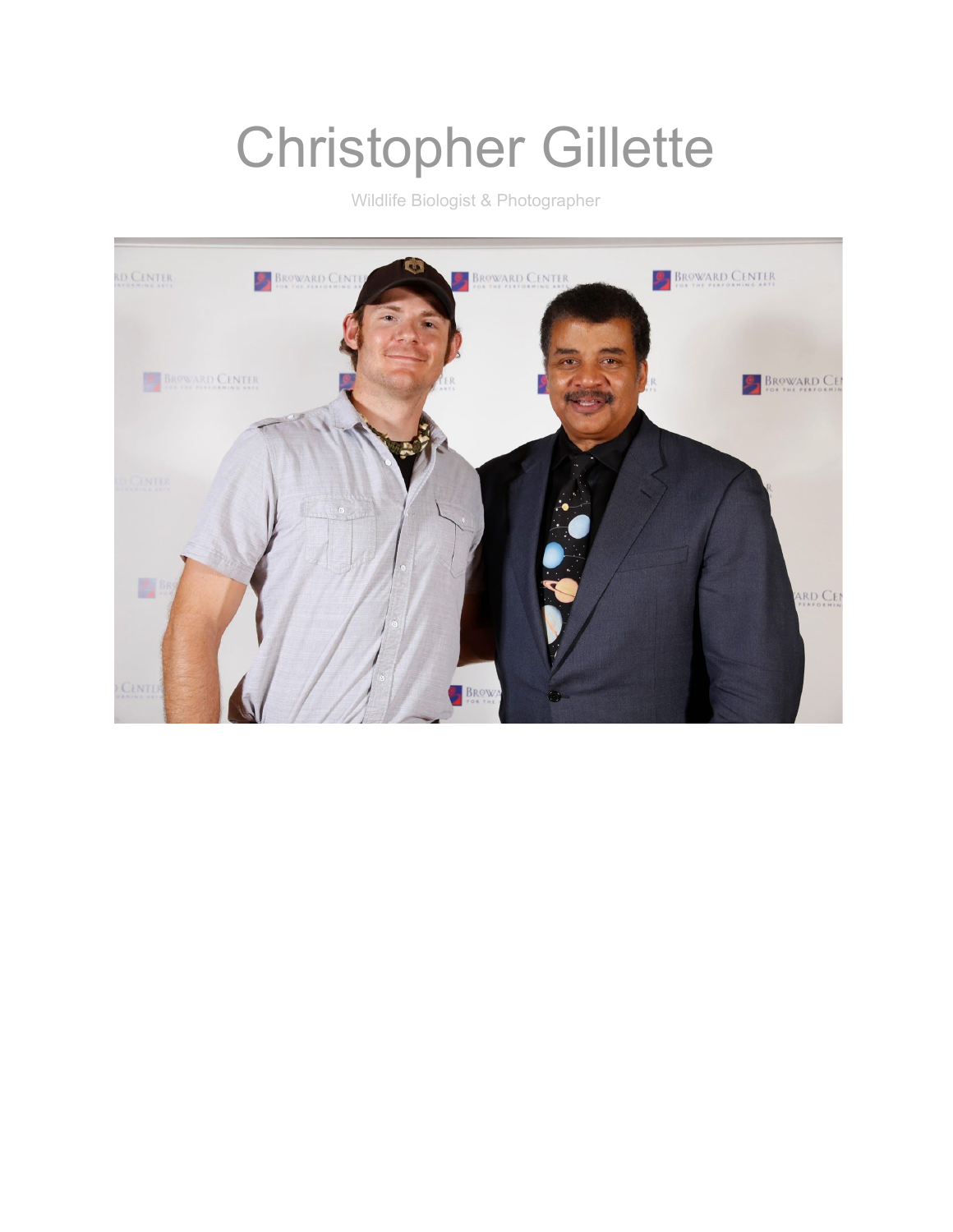## Field Experience

2009-Present. Alligator Handler. Educational presentations and wildlife care and handling. Everglades Holiday Park, Ft. Lauderdale, FL 2009-Present. Field Researcher(volunteer). Burmese Python research. Everglades National Park (ENP) 2013-Present. Removal of nonnative reptiles on state and SFWMD lands permit holder with University of Florida. 2011-2014 cast member on Animal Planet's show Gatorboys 2011-2013. Animal Handler/performer. Educational presentations and wildlife care and handling Everglades Alligator Farm, Homestead, Fl ● 2007-Present. Wildlife Caretaker(volunteer). Venomous snakes. Everglades Outpost, Homestead, FL 2012. Environmental Consultant for Si Como No Wildlife Refuge, Costa Rica. Gave training seminar on handling Crocodylus acutus and set up their captive breeding program. 2010. Volunteer Researcher on Nerodia rufipunctatus project in Arizona. 2010. Expedition Leader on Herpetological Tour. Margarita Tours. Peru 2009. Photographer. Project Amazonas. Peru 2006-2009. Zookeeper/Venomous Snake Handler, Caretaker, Wildlife Shows/Penguin keeper/Alligator Caretaker, Wildlife Shows. Jungle Island. Miami Beach, FL 2005. Volunteer. Red Cross (post hurricane recovery). Palm Bay, FL 2003, 2004, and 2005. Nature Camp Counselor. Taught campers about Florida wildlife, cared for park exhibit animals. Brevard County Parks and Recreation. Palm Bay, FL 2016. Environmental educator promoting everglades literacy under the Everglades Foundation 2016. First mate and guide for several shark dives with various operators

## Presentations & Guest Lectures

Reptiles of South Florida, FIU. February 26, September 14, 2010. March 1, March 5, October 17, 2012 Amphibians of South Florida, FIU. March 29, October 17, 2012 Invasive Species of South Florida, FIU. October 24, 2012 Wildlife of South Florida, FIU ● Inspirational speaker, FIU. February 7, 2013 Reptiles and Amphibians of Peru, Calusa Herpetological Society Reptiles and Amphibians of Peru, Palm Beach A.Z.A.K Guest appearance for Miami Museum of Science's Reptile Day. November 3rd, 2012 Guest Appearance for The Great Outdoors RV and Boat Show. September 2012 ● Crocodilian behavior-South Florida Herp Society 12-15-2013 Guest speaker at Chicago Herpetological Society, October 2014 Guest speaker for Herp Society of South Florida, October 2014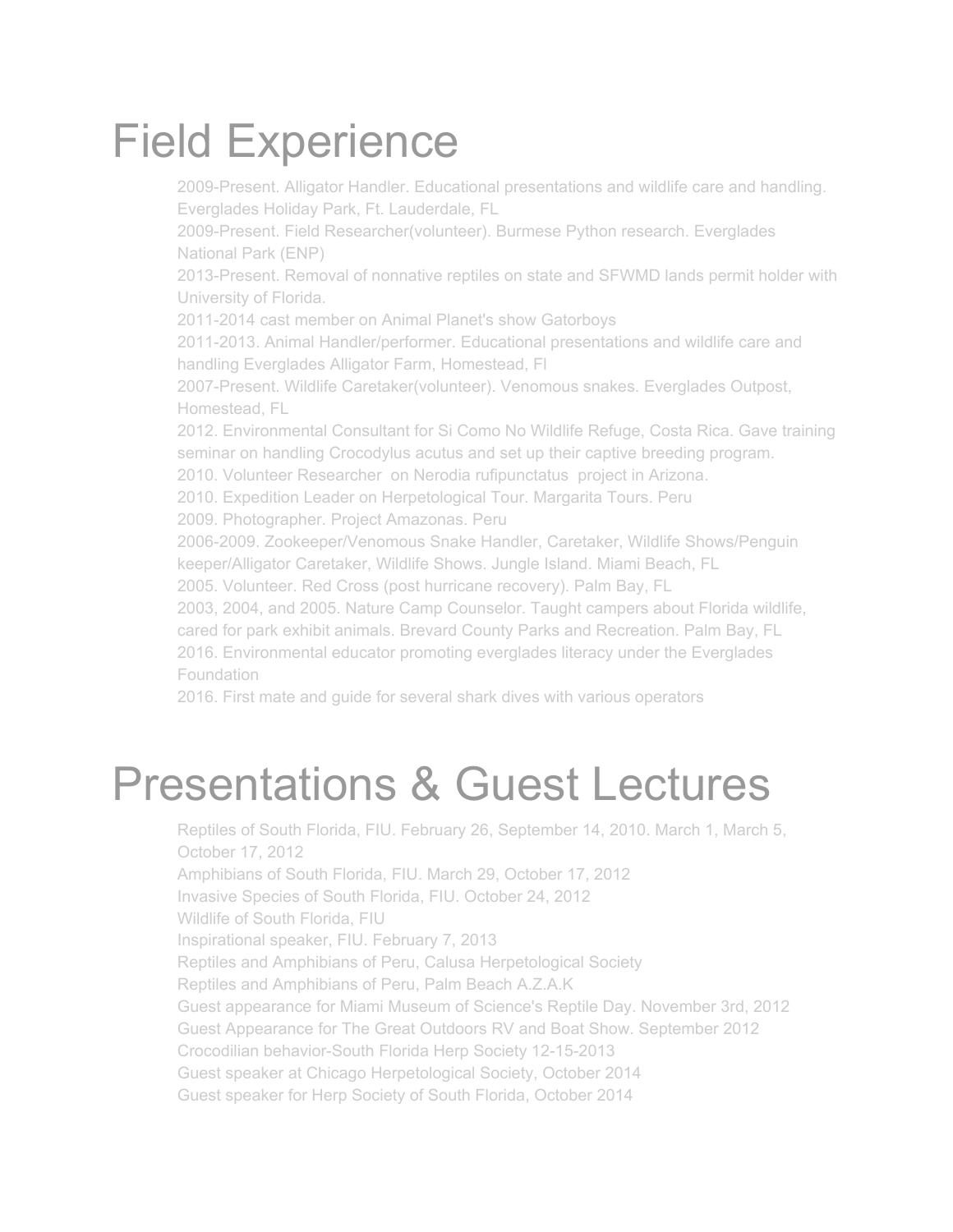Guest speaker at FIU Environments & Societies, November 2014 South Florida Underwater Photography Society, underwater everglades, 2-9-16 USA Dive Club, Underwater Florida, 7-6-16 Florida Trail Meeting guest speaker, everglades phototgraphy, 10-11-16

### Published Photography

Cover photo of Proceedings of the National Academy of Sciences 2-14-2012 vol109 Photo used in Pit Viper Snakebite Assessment and Treatment by Jon E Soskis Cover of and numerous photos throughout FROGS: The Animal Answer Guide Cover of and numerous photos throughout Invasive Pythons in the United States Cover of and numerous photos throughout Natural History of Neotropical Treeboas Cover of and numerous photos throughout Snakes of the Southeast, 5th edition Agalychnis Circle of Life published in HerpNation magazine, written and all photographs UF Herpetological Website Nature's Best Magazine Newt Pamphlet, Master Naturalist Program with University of Florida Buntbarsche Bulletin #289 cover image (cichlid magazine) Images throughout Peterson field guide to reptiles and amphibians of North America Images used in Tiny Turtle by Bob Plamitier Numerous photos used by the University of Florida's online resources Cast member on Animal Planet's GatorBoys Segment on Invasive species on CNN **Featured on Don Wildman, Travel Channel** WLRN's Alien Invaders Everglades Under Attack on Fusion 3/20/15 Daily Planet on Discovery Canada, shark week episode **TrailBlazers on Discovery Channel** Featured on Discovery, NBC, E!, Animal Planet, WLRN, Fusion, numerous local and foreign networks

## Film Experience

2009-Present. Alligator Handler. Educational presentations and wildlife care and handling. Everglades Holiday Park, Ft. Lauderdale, FL

2009-Present. Field Researcher(volunteer). Burmese Python research. Everglades National Park (ENP)

2013-Present. Removal of nonnative reptiles on state and SFWMD lands permit holder with University of Florida.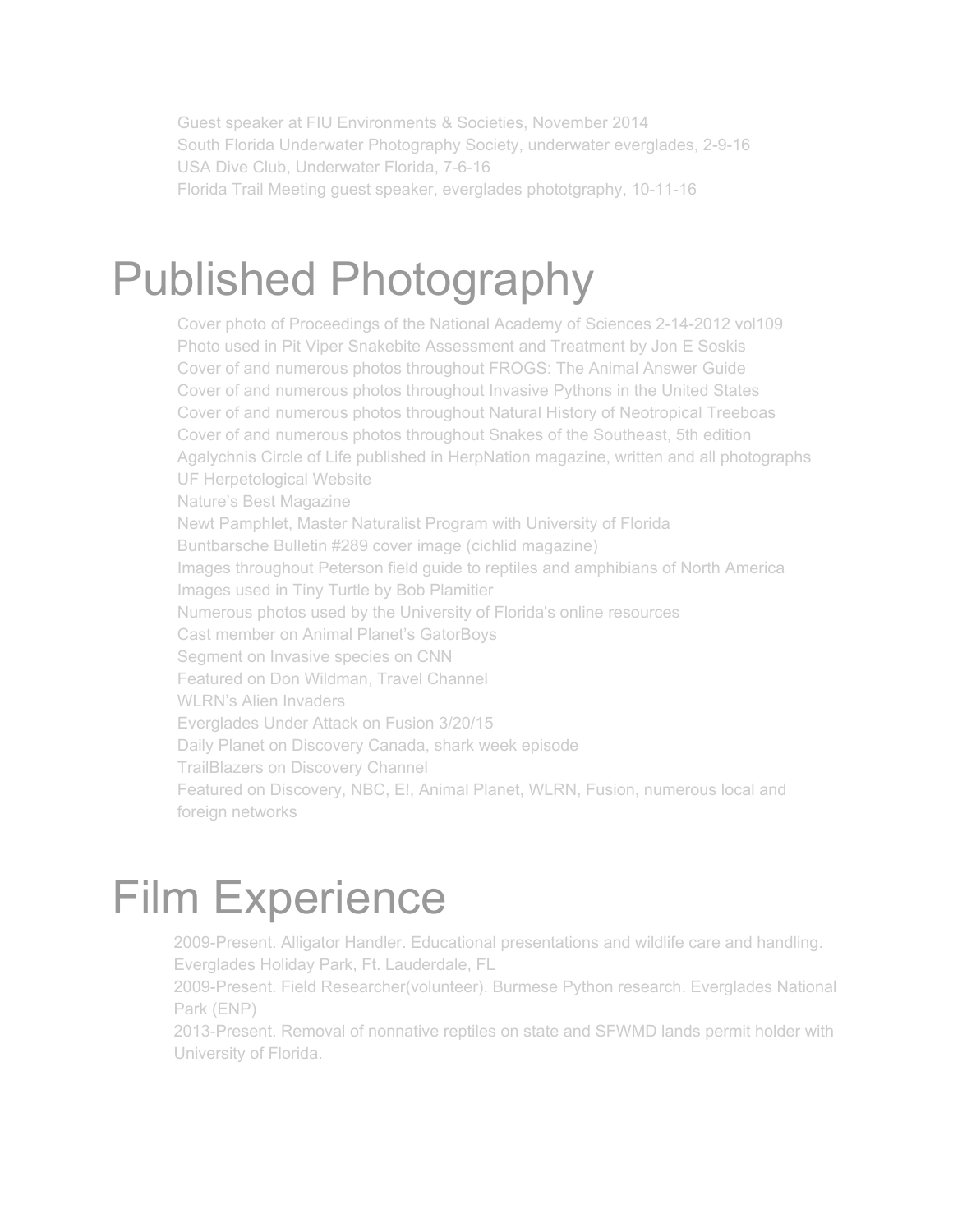### **Publications**

[Gillette, C.R., and K.L. Krysko. 2012. New county record for the veiled chameleon,](http://www.ircf.org/journal/wp-content/uploads/2012/07/RA_19.2_130-131_IntroducedSpecies3-Gillette-Krysko_print.pdf) [Chamaeleo calyptratus Duméril and Bibron 1851 \(Sauria: Chamaeleonidae\), in Florida.](http://www.ircf.org/journal/wp-content/uploads/2012/07/RA_19.2_130-131_IntroducedSpecies3-Gillette-Krysko_print.pdf) [IRCF Reptiles & Amphibians 19:130-131.](http://www.ircf.org/journal/wp-content/uploads/2012/07/RA_19.2_130-131_IntroducedSpecies3-Gillette-Krysko_print.pdf)

● [Krysko, K.L., C.R. Gillette, R.M. Reichart, L.P. Nuñez, N.T. Coutu, J.A. Wasilewski, K.M.](http://www.ircf.org/journal/wp-content/uploads/2013/01/RA_19.4_280-287_IntroSpec-Krysko-Fous_print.pdf) [Enge, and A.P. Borgia. 2012. Preliminary dietary analysis for the non-indigenous Oustalet's](http://www.ircf.org/journal/wp-content/uploads/2013/01/RA_19.4_280-287_IntroSpec-Krysko-Fous_print.pdf) [chameleon, Furcifer oustaleti \(Mocquard 1894\) \(Squamata: Chamaeleonidae\), in southern](http://www.ircf.org/journal/wp-content/uploads/2013/01/RA_19.4_280-287_IntroSpec-Krysko-Fous_print.pdf) [Florida. IRCF Reptiles & Amphibians 19:280-287.](http://www.ircf.org/journal/wp-content/uploads/2013/01/RA_19.4_280-287_IntroSpec-Krysko-Fous_print.pdf)

● [Krysko, K.L., L.A. Somma, M.R. Rochford, C.R. Gillette, K.M. Enge, and D. Cueva. 2012.](http://www.flmnh.ufl.edu/herpetology/kk/pdf/2012_Krysko_et_al_2011_Krysko_et_al_Erratum.pdf) [Taxonomic corrections of certain verified non-indigenous reptiles from Florida reported by](http://www.flmnh.ufl.edu/herpetology/kk/pdf/2012_Krysko_et_al_2011_Krysko_et_al_Erratum.pdf) [Krysko et al. \(2011\). Zootaxa 3199:66-68.](http://www.flmnh.ufl.edu/herpetology/kk/pdf/2012_Krysko_et_al_2011_Krysko_et_al_Erratum.pdf)

● [Krysko, K.L., J.P. Burgess, M.R. Rochford, C.R. Gillette, D. Cueva, K.M. Enge, L.A.](http://www.flmnh.ufl.edu/herpetology/kk/pdf/2011_Krysko_et_al_Verified_herps_in_Florida.pdf) [Somma, J.L. Stabile, D.C. Smith, J.A. Wasilewski, G.N. Kieckhefer III, M.C. Granatosky,](http://www.flmnh.ufl.edu/herpetology/kk/pdf/2011_Krysko_et_al_Verified_herps_in_Florida.pdf) [and S.V. Nielsen. 2011. Verified non-indigenous amphibians and reptiles in Florida from](http://www.flmnh.ufl.edu/herpetology/kk/pdf/2011_Krysko_et_al_Verified_herps_in_Florida.pdf) [1863 through 2010: Outlining the invasion process and identifying invasion pathways and](http://www.flmnh.ufl.edu/herpetology/kk/pdf/2011_Krysko_et_al_Verified_herps_in_Florida.pdf) [stages. Zootaxa 3028:1-64.](http://www.flmnh.ufl.edu/herpetology/kk/pdf/2011_Krysko_et_al_Verified_herps_in_Florida.pdf)

● [Gillette, C.R., K.L. Krysko, J.A. Wasilewski, G.N. Kieckhefer III, E.F. Metzger III, M.R.](http://www.flmnh.ufl.edu/herpetology/kk/pdf/2010_Gillette_et_al_Furcifer_oustaleti.pdf) [Rochford, and D. Cueva. 2010. Oustalet's Chameleon, Furcifer oustaleti \(Mocquard 1894\)](http://www.flmnh.ufl.edu/herpetology/kk/pdf/2010_Gillette_et_al_Furcifer_oustaleti.pdf) [\(Chamaeleonidae\), a Non-indigenous Species Newly Established in Florida. IRCF Reptiles](http://www.flmnh.ufl.edu/herpetology/kk/pdf/2010_Gillette_et_al_Furcifer_oustaleti.pdf) [& Amphibians 17:248-249.](http://www.flmnh.ufl.edu/herpetology/kk/pdf/2010_Gillette_et_al_Furcifer_oustaleti.pdf)

[2016 Krysko et al. New Verified Nonindigenous Amphibians and Reptiles in Florida through](https://www.researchgate.net/publication/306484582_2016_Krysko_et_al_New_Verified_Nonindigenous_Amphibians_and_Reptiles_in_Florida_through_2015_with_a_Summary_of_over_152_Years_of_Introductions) [2015, with a Summary of over 152 Years of Introductions.](https://www.researchgate.net/publication/306484582_2016_Krysko_et_al_New_Verified_Nonindigenous_Amphibians_and_Reptiles_in_Florida_through_2015_with_a_Summary_of_over_152_Years_of_Introductions)

[Molecular analyses confirming the introduction of nile crocodiles, crocodylus niloticus](https://www.researchgate.net/publication/301790746_Molecular_analyses_confirming_the_introduction_of_nile_crocodiles_crocodylus_niloticus_laurenti_1768_Crocodylidae_in_southern_Florida_with_an_assessment_of_potential_for_establishment_spread_and_i) [laurenti 1768 \(Crocodylidae\), in southern Florida, with an assessment of potential for](https://www.researchgate.net/publication/301790746_Molecular_analyses_confirming_the_introduction_of_nile_crocodiles_crocodylus_niloticus_laurenti_1768_Crocodylidae_in_southern_Florida_with_an_assessment_of_potential_for_establishment_spread_and_i) [establishment, spread, and impacts](https://www.researchgate.net/publication/301790746_Molecular_analyses_confirming_the_introduction_of_nile_crocodiles_crocodylus_niloticus_laurenti_1768_Crocodylidae_in_southern_Florida_with_an_assessment_of_potential_for_establishment_spread_and_i)

● [Preliminary diet analysis for the non-indigenous Oustalet's chameleon, Furcifer oustaleti](https://www.researchgate.net/publication/267333644_Preliminary_diet_analysis_for_the_non-indigenous_Oustalet%27s_chameleon_Furcifer_oustaleti_Mocquard_1894_Squamata_Chamaeleonidae_in_southern_Florida) [\(Mocquard 1894\) \(Squamata: Chamaeleonidae\), in southern Florida](https://www.researchgate.net/publication/267333644_Preliminary_diet_analysis_for_the_non-indigenous_Oustalet%27s_chameleon_Furcifer_oustaleti_Mocquard_1894_Squamata_Chamaeleonidae_in_southern_Florida)